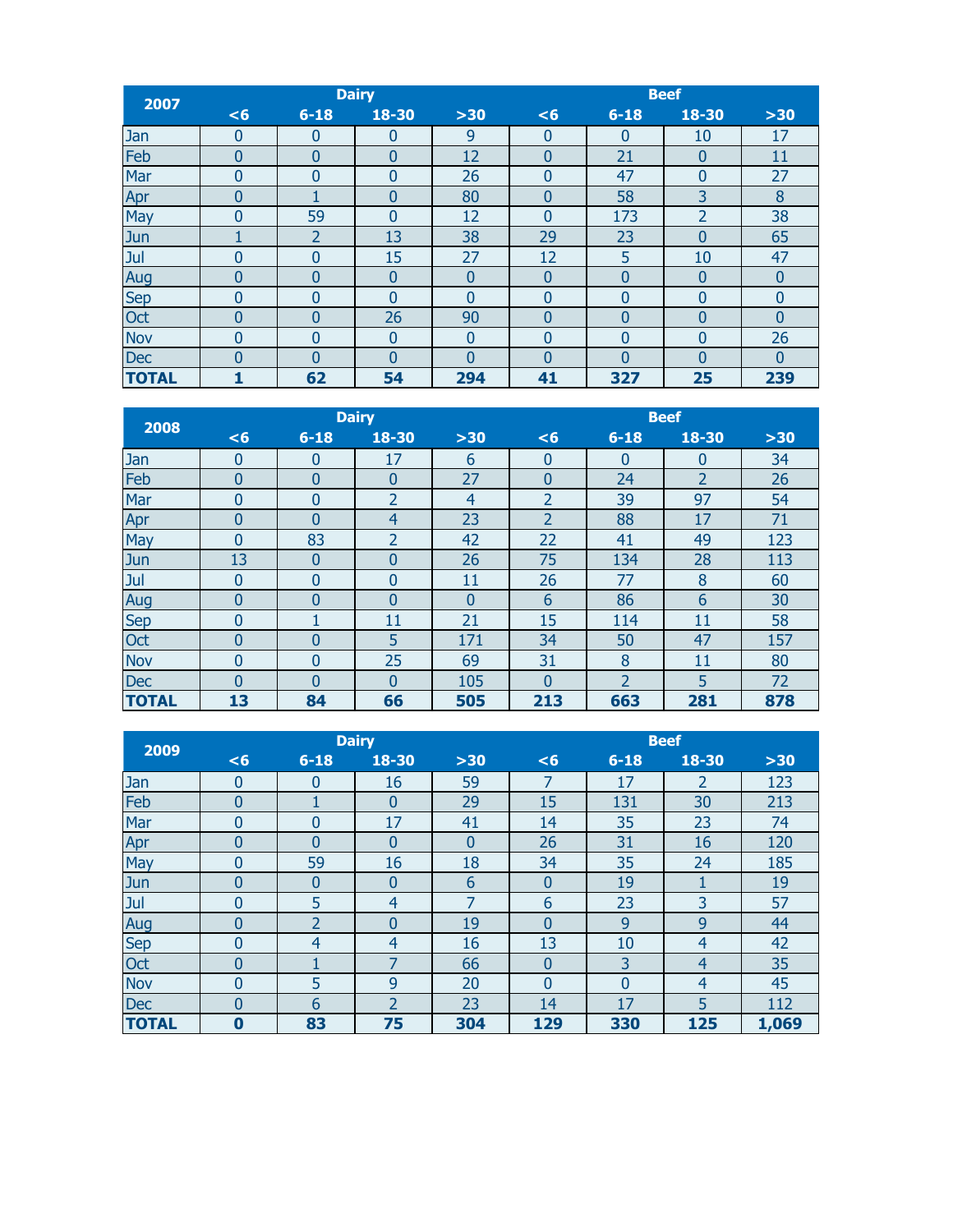| 2010         |                |                | <b>Dairy</b>   |       |                |          | <b>Beef</b>    |          |
|--------------|----------------|----------------|----------------|-------|----------------|----------|----------------|----------|
|              | <6             | $6 - 18$       | 18-30          | $>30$ | <6             | $6 - 18$ | 18-30          | $>30$    |
| Jan          | $\bf{0}$       | $\bf{0}$       | $\overline{2}$ | 24    | $\Omega$       | 16       |                | 66       |
| Feb          | $\mathbf{0}$   | $\overline{0}$ | 2              | 55    |                | $\bf{0}$ | $\overline{2}$ | 46       |
| Mar          | $\overline{0}$ | $\Omega$       | $\Omega$       | 13    | $\Omega$       | 3        | $\overline{0}$ | $\Omega$ |
| Apr          | $\bf{0}$       |                | $\overline{2}$ | 39    | 17             | 120      | 15             | 41       |
| May          | 0              | $\overline{0}$ | 25             | 34    | $\mathbf{0}$   | 21       | 8              | 83       |
| Jun          | $\bf{0}$       | $\overline{0}$ | 6              | 7     | $\overline{0}$ | 0        | $\bf{0}$       | 15       |
| Jul          | 0              | $\overline{0}$ | 4              | 39    | 7              | 1        | 3              | 32       |
| Aug          | $\bf{0}$       | 10             | 3              | 30    | 0              | 2        | $\bf{0}$       | 13       |
| Sep          | 34             | $\overline{4}$ | 4              | 68    | 39             | 15       | 3              | 101      |
| Oct          | $\bf{0}$       | 14             | 43             | 102   |                | 10       | 58             | 98       |
| <b>Nov</b>   | $\mathbf{0}$   | $\overline{0}$ | 11             | 77    | 11             | 96       | 8              | 192      |
| <b>Dec</b>   | $\overline{0}$ | $\Omega$       | 22             | 58    | $\Omega$       | 14       | 55             | 69       |
| <b>TOTAL</b> | 34             | 29             | 124            | 546   | 76             | 298      | 153            | 756      |

| 2011         |                |                | <b>Dairy</b> |       |                |          | <b>Beef</b>    |       |
|--------------|----------------|----------------|--------------|-------|----------------|----------|----------------|-------|
|              | < 6            | $6 - 18$       | 18-30        | $>30$ | <6             | $6 - 18$ | 18-30          | $>30$ |
| Jan          | 0              | 0              | 17           | 48    |                | 10       | 14             | 105   |
| Feb          | $\bf{0}$       | 3              | 16           | 71    | $\mathbf{0}$   | $\bf{0}$ | 13             | 95    |
| Mar          | 0              | $\Omega$       | 5            | 62    | $\Omega$       | 9        | $\overline{2}$ | 57    |
| Apr          | 0              | 0              | 21           | 46    | $\overline{0}$ | 67       | 22             | 51    |
| May          | 0              | 36             | 39           | 38    | $\overline{2}$ | 127      | 37             | 96    |
| Jun          |                | $\bf{0}$       | 7            | 28    | $\bf{0}$       | 59       | 64             | 53    |
| Jul          | 0              | $\Omega$       | $\Omega$     | 31    | 6              | 78       | 65             | 83    |
| Aug          | 0              | 30             | 38           | 22    | ᄀ              | 61       | 45             | 55    |
| <b>Sep</b>   | $\overline{0}$ | $\overline{4}$ | 7            | 82    | 54             | 91       | 122            | 208   |
| Oct          | 10             | 9              | 33           | 28    | 55             | 70       | 49             | 95    |
| <b>Nov</b>   | $\overline{0}$ | $\overline{0}$ | 94           | 87    | $\overline{7}$ | 91       | 71             | 110   |
| <b>Dec</b>   | $\Omega$       | 0              | 3            | 19    | $\Omega$       | 17       | 53             | 35    |
| <b>TOTAL</b> | 11             | 82             | 280          | 562   | 132            | 680      | 557            | 1,043 |

| 2012         |                |                | <b>Dairy</b> |       | <b>Beef</b>    |                |              |       |
|--------------|----------------|----------------|--------------|-------|----------------|----------------|--------------|-------|
|              | <6             | $6 - 18$       | $18 - 30$    | $>30$ | <6             | $6 - 18$       | $18 - 30$    | $>30$ |
| Jan          | $\bf{0}$       | 7              | 68           | 97    | $\bf{0}$       | 5              | 52           | 154   |
| Feb          | 0              | 22             | 21           | 45    | 3              | 92             | 120          | 70    |
| Mar          | $\mathbf{0}$   |                | 5            | 19    | 18             | 106            | 61           | 18    |
| Apr          | 0              | $\bf{0}$       | 9            | 6     | $\bf{0}$       | 2              | 49           | 3     |
| May          | $\mathbf{0}$   | 6              | 11           | 44    | 3              | $\overline{2}$ | 13           | 23    |
| Jun          | $\bf{0}$       | $\overline{0}$ | 9            | 47    | 0              | $\bf{0}$       | $\mathbf{0}$ | 54    |
| Jul          | $\overline{0}$ | 59             | 47           | 84    | $\overline{0}$ | 14             | 23           | 97    |
| Aug          | $\mathbf{0}$   | 61             | 19           | 3     | $\overline{0}$ | 18             | 8            | 13    |
| <b>Sep</b>   | $\mathbf{0}$   | $\overline{0}$ | 17           | 16    | 10             | 37             | 69           | 52    |
| Oct          | $\bf{0}$       | 5              | 19           | 63    | $\overline{0}$ | 89             | 56           | 83    |
| <b>Nov</b>   | $\mathbf{0}$   | 9              | 22           | 59    | $\overline{0}$ | 90             | 11           | 99    |
| Dec          | $\mathbf{0}$   | 9              | 12           | 13    | $\Omega$       | 44             | 34           | 32    |
| <b>TOTAL</b> | $\bf{0}$       | 179            | 259          | 496   | 34             | 499            | 496          | 698   |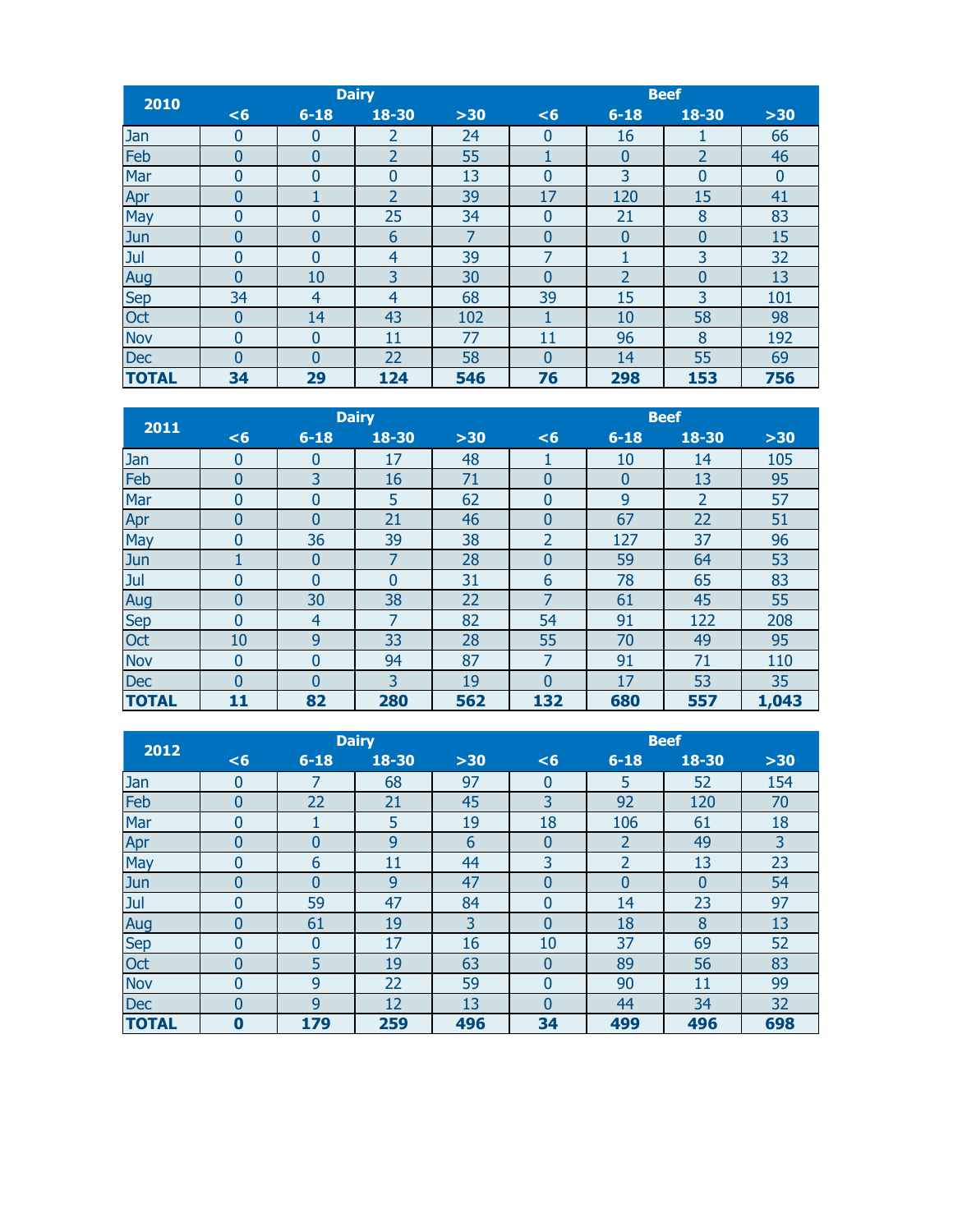| 2013         |                  |                | <b>Dairy</b> |          |    | <b>Beef</b><br>18-30<br>$6 - 18$<br>$>30$<br><6<br>37<br>39<br>40<br>$\Omega$<br>49<br>61<br>66<br>0<br>6<br>106<br>15<br>140<br>19<br>$\overline{2}$<br>54<br>$\overline{0}$<br>45<br>62<br>67<br>$\overline{0}$<br>35<br>26<br>53<br>$\bf{0}$<br>24<br>18<br>63<br>$\Omega$<br>57<br>44<br>18<br>$\overline{0}$<br>63<br>118<br>163<br>$\Omega$<br>80<br>77<br>63<br>9<br>32<br>86<br>9<br>76<br>11<br>$\Omega$<br>1 |     |     |
|--------------|------------------|----------------|--------------|----------|----|------------------------------------------------------------------------------------------------------------------------------------------------------------------------------------------------------------------------------------------------------------------------------------------------------------------------------------------------------------------------------------------------------------------------|-----|-----|
|              | <6               | $6 - 18$       | 18-30        | $>30$    |    |                                                                                                                                                                                                                                                                                                                                                                                                                        |     |     |
| Jan          | $\overline{0}$   | $\bf{0}$       | 48           | 41       |    |                                                                                                                                                                                                                                                                                                                                                                                                                        |     |     |
| Feb          | $\bf{0}$         | $\bf{0}$       | 27           | 36       |    |                                                                                                                                                                                                                                                                                                                                                                                                                        |     |     |
| Mar          | 0                | 45             | 22           | 0        |    |                                                                                                                                                                                                                                                                                                                                                                                                                        |     |     |
| Apr          | $\bf{0}$         | $\overline{0}$ | 30           | 15       |    |                                                                                                                                                                                                                                                                                                                                                                                                                        |     |     |
| May          | 0                | 32             | 22           | 49       |    |                                                                                                                                                                                                                                                                                                                                                                                                                        |     |     |
| Jun          | $\bf{0}$         | $\bf{0}$       | $\bf{0}$     | 5        |    |                                                                                                                                                                                                                                                                                                                                                                                                                        |     |     |
| Jul          | 0                |                | $\Omega$     | 28       |    |                                                                                                                                                                                                                                                                                                                                                                                                                        |     |     |
| Aug          | $\bf{0}$         | 46             | 35           | 7        |    |                                                                                                                                                                                                                                                                                                                                                                                                                        |     |     |
| Sep          | $\mathbf{0}$     | 5              | 10           | 35       |    |                                                                                                                                                                                                                                                                                                                                                                                                                        |     |     |
| Oct          | $\bf{0}$         | 2              | 13           | 28       |    |                                                                                                                                                                                                                                                                                                                                                                                                                        |     |     |
| <b>Nov</b>   | $\overline{0}$   | $\Omega$       | 27           | 34       |    |                                                                                                                                                                                                                                                                                                                                                                                                                        |     |     |
| <b>Dec</b>   | $\overline{0}$   | 0              | $\mathbf{q}$ | $\Omega$ |    |                                                                                                                                                                                                                                                                                                                                                                                                                        | 38  |     |
| <b>Total</b> | $\boldsymbol{0}$ | 131            | 243          | 278      | 24 | 617                                                                                                                                                                                                                                                                                                                                                                                                                    | 818 | 513 |

| 2014         |                |                | <b>Dairy</b>   |       | <b>Beef</b><br>18-30<br>$6 - 18$<br>$>30$<br><6<br>9<br>54<br>$\bf{0}$<br>T<br>8<br>22<br>52<br>$\mathbf{0}$<br>107<br>$\Omega$<br>44<br>117<br>30<br>121<br>34<br>$\Omega$<br>62<br>$\Omega$<br>80<br>$\overline{0}$<br>127<br>34<br>51<br>$\mathbf{0}$<br>20<br>73<br>27<br>142<br>8<br>49<br>54<br>$\bf{0}$ |                |       |     |  |  |  |
|--------------|----------------|----------------|----------------|-------|----------------------------------------------------------------------------------------------------------------------------------------------------------------------------------------------------------------------------------------------------------------------------------------------------------------|----------------|-------|-----|--|--|--|
|              | <6             | $6 - 18$       | $18 - 30$      | $>30$ |                                                                                                                                                                                                                                                                                                                |                |       |     |  |  |  |
| Jan          | 0              | 0              | 25             | 40    |                                                                                                                                                                                                                                                                                                                |                |       |     |  |  |  |
| Feb          | $\overline{0}$ | 3              | 69             | 52    |                                                                                                                                                                                                                                                                                                                |                |       |     |  |  |  |
| Mar          | 0              | 49             | $\overline{2}$ | 73    |                                                                                                                                                                                                                                                                                                                |                |       |     |  |  |  |
| Apr          | $\bf{0}$       | $\overline{2}$ | 18             | 24    |                                                                                                                                                                                                                                                                                                                |                |       |     |  |  |  |
| May          | $\overline{0}$ | $\overline{0}$ | $\Omega$       | 17    |                                                                                                                                                                                                                                                                                                                |                |       |     |  |  |  |
| Jun          | 0              | $\overline{0}$ | $\Omega$       | 92    |                                                                                                                                                                                                                                                                                                                |                |       |     |  |  |  |
| Jul          | 0              | 0              | 31             | 70    |                                                                                                                                                                                                                                                                                                                |                |       |     |  |  |  |
| Aug          | 0              | 8              | 14             | 21    |                                                                                                                                                                                                                                                                                                                |                |       |     |  |  |  |
| <b>Sep</b>   | $\overline{0}$ | 0              | 51             | 24    | $\Omega$                                                                                                                                                                                                                                                                                                       | 38             | 304   | 94  |  |  |  |
| Oct          | $\overline{0}$ | 3              | 28             | 44    | 29                                                                                                                                                                                                                                                                                                             | $\bf{0}$       | 124   | 47  |  |  |  |
| <b>Nov</b>   | $\overline{0}$ | $\overline{0}$ | 17             | 55    | 42                                                                                                                                                                                                                                                                                                             | $\overline{0}$ | 108   | 65  |  |  |  |
| <b>Dec</b>   | 0              | 14             | 40             | 25    | $\Omega$                                                                                                                                                                                                                                                                                                       | 63             | 170   | 21  |  |  |  |
| <b>TOTAL</b> | $\bf{0}$       | 79             | 295            | 537   | 91                                                                                                                                                                                                                                                                                                             | 379            | 1,350 | 611 |  |  |  |

| 2015         |                |                | <b>Dairy</b>   |                | <b>Beef</b><br>18-30<br>$6 - 18$<br>$>30$<br><6<br>132<br>51<br>$\mathbf{0}$<br>53<br>29<br>138<br>0<br>13<br>135<br>65<br>0<br>89<br>59<br>16<br>0<br>15<br>26<br>97<br>80<br>38<br>43<br>$\bf{0}$<br>$\bf{0}$<br>61<br>27<br>$\overline{0}$<br>14<br>17<br>78<br>70<br>$\overline{4}$<br>9 |     |     |     |  |  |  |
|--------------|----------------|----------------|----------------|----------------|----------------------------------------------------------------------------------------------------------------------------------------------------------------------------------------------------------------------------------------------------------------------------------------------|-----|-----|-----|--|--|--|
|              | $6$            | $6 - 18$       | 18-30          | $>30$          |                                                                                                                                                                                                                                                                                              |     |     |     |  |  |  |
| Jan          | $\bf{0}$       |                | 42             | 46             |                                                                                                                                                                                                                                                                                              |     |     |     |  |  |  |
| Feb          | 0              | 0              | 7              | 31             |                                                                                                                                                                                                                                                                                              |     |     |     |  |  |  |
| Mar          | 0              | $\Omega$       | 12             | 29             |                                                                                                                                                                                                                                                                                              |     |     |     |  |  |  |
| Apr          | 0              | 8              | 46             | 31             |                                                                                                                                                                                                                                                                                              |     |     |     |  |  |  |
| May          | 0              | $\overline{0}$ | 11             | 43             |                                                                                                                                                                                                                                                                                              |     |     |     |  |  |  |
| Jun          | 0              | $\overline{0}$ | 16             | 42             |                                                                                                                                                                                                                                                                                              |     |     |     |  |  |  |
| Jul          | 0              | $\Omega$       |                | 12             |                                                                                                                                                                                                                                                                                              |     |     |     |  |  |  |
| Aug          | 0              | 18             | 55             | $\overline{4}$ |                                                                                                                                                                                                                                                                                              |     |     |     |  |  |  |
| <b>Sep</b>   | 0              | $\overline{2}$ | 3              | 17             |                                                                                                                                                                                                                                                                                              | 95  | 129 | 52  |  |  |  |
| Oct          | 0              | 15             | 33             | 54             | $\overline{0}$                                                                                                                                                                                                                                                                               | 12  | 31  | 58  |  |  |  |
| <b>Nov</b>   | $\overline{0}$ | $\Omega$       | 31             | 27             | 8                                                                                                                                                                                                                                                                                            | 44  | 100 | 65  |  |  |  |
| <b>Dec</b>   | $\overline{0}$ | $\Omega$       | $\overline{2}$ | $\overline{7}$ | 3                                                                                                                                                                                                                                                                                            | 5   | 8   | 19  |  |  |  |
| <b>Total</b> | $\bf{0}$       | 50             | 259            | 106            | 39                                                                                                                                                                                                                                                                                           | 447 | 986 | 517 |  |  |  |